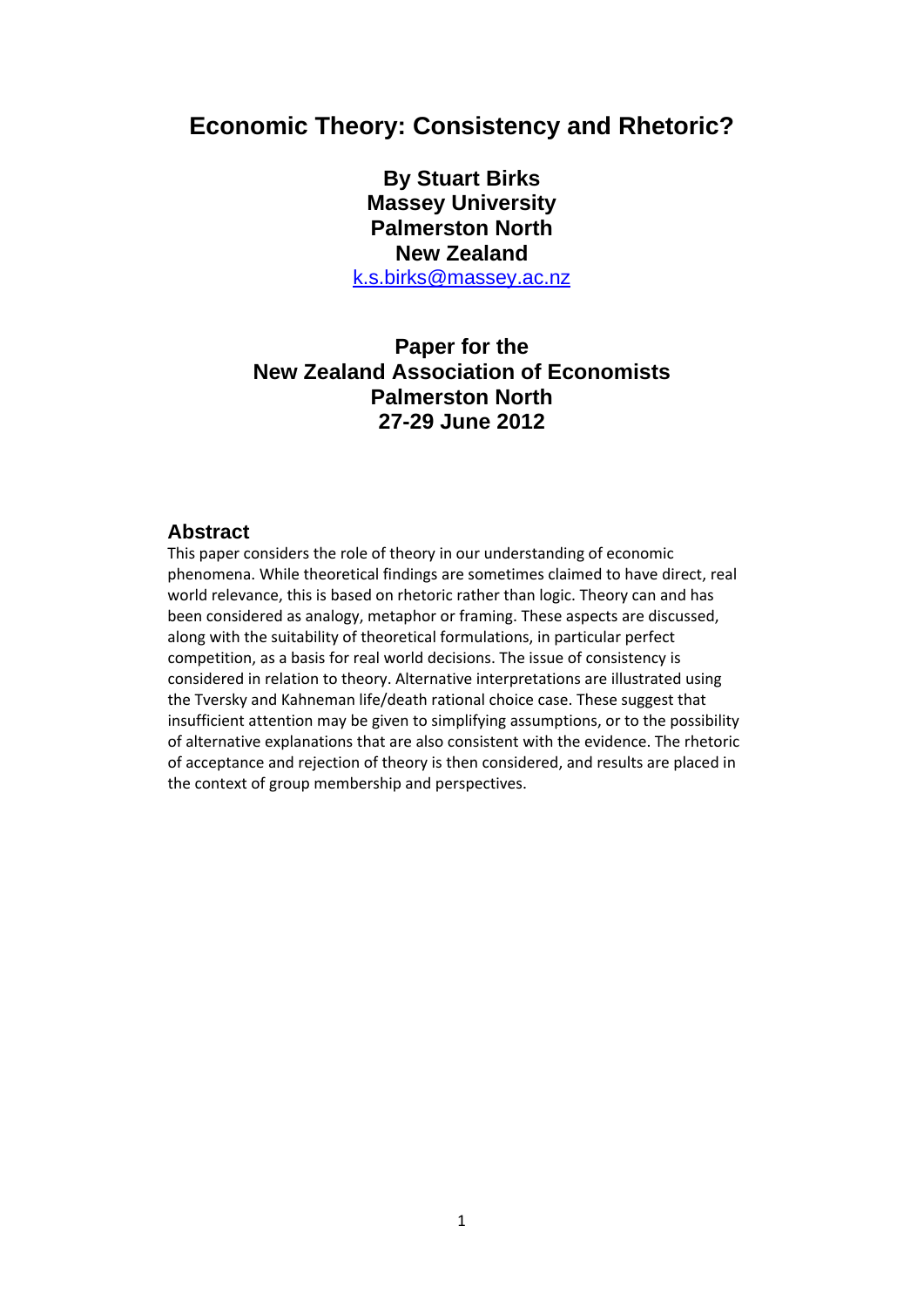## **1. Introduction**

Economists have been widely criticised for their unrealistic representations of the real world. This extends to the point where economics is described as being little more than a rhetorical device to persuade people to accept some preferred policy position (Dunn, 2004). Commonly raised points of concern include assumptions of exogenous preferences and rational behaviour, as well as the disregard for processes of deliberation and political decision making. While much of this criticism is directed at what might be termed 'mainstream' economics, some of the points raised in this paper have relevance for economics in general and for wider academic discourse.

This paper presents a framework for considering the use of theory to understand real world phenomena, suggesting that there are aspects of the application of theory which merit particular attention. Three areas of potential error relate to (i) the link between theory and the real world, (ii) the relationship between theory and empirical analysis, and (iii) the application of empirical results in decision making and implementation. The first of these is discussed here, with questions being raised about the nature and role of theories, and the possible misuse of theory.

As a first step, it is important to be able to distinguish between logic and rhetoric, or proof and persuasion. If people were purely logical, there would not be a distinct area of study called rhetoric. People would only be persuaded by logical argument.

Deirdre McCloskey (1998) has contended that economics has its own rhetoric, with support being given by others including Arjo Klamer (2007). Rhetoric is based on persuading a particular audience, and the rhetoric of economics persuades economists and econometricians, but probably not others. In a discussion on the structure of argumentation in economics, Klamer refers to gaps in the reasoning:

"Gaps between the theoretical and empirical arguments have not been bridged, policy implications do not necessarily follow and methodological arguments are, for the most part, seriously flawed." (Klamer, 2007, p. 106)

Figure 1 makes broadly similar points, focusing on the application of points to real world decisions. In particular, it should be noted there are potential difficulties in the translation of results from one area of analysis to another, and in these moves across areas unrecognised errors are likely to arise. While the diagram could be modified to include feedback from the real world impacting on theory and empirical analysis, that is another issue and will not be discussed here.

It is to be hoped that any theory is internally logically consistent. Similarly, empirical analysis should be based on sound methodology. However, these two requirements are not sufficient for the use of these approaches to be meaningful for real world issues. There are problems with A, B and C. Theoretical findings, being based on specific assumptions, may not translate directly to the real world (path A). The relationships or findings may also not be accurately or uniquely described in empirical formulations (path B). The results of empirical analyses may not support the claims made about real world implications (path C). In each of these cases, the paths may not be based on logic, in which case they rely on rhetoric. People, often unaware, are prepared to accept flawed reasoning. Consequently, three types of error are highlighted through this structure: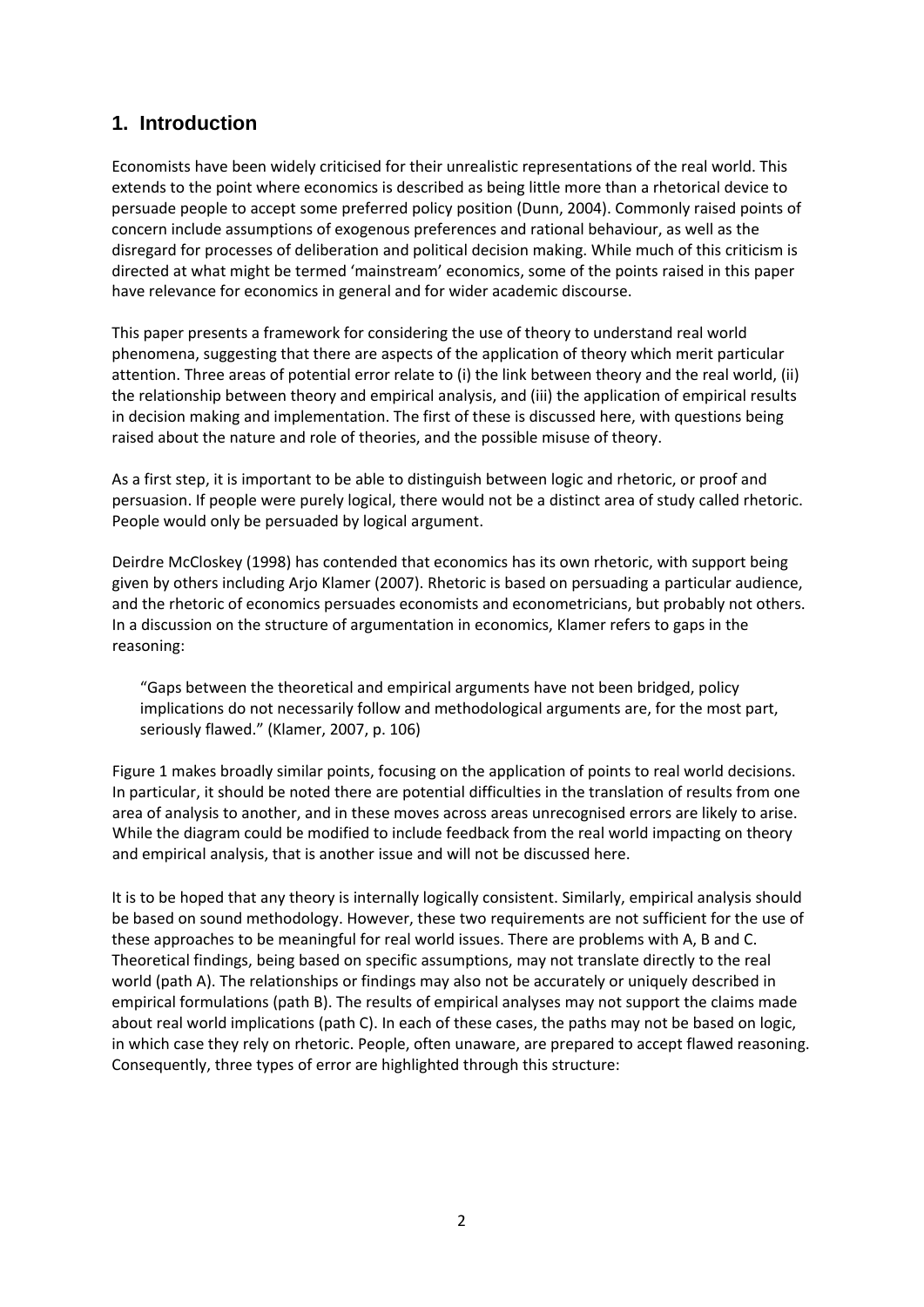### **Figure 1 Logical errors, Types A, B and C**



**Type‐A errors** arise when theoretical results are assumed to be directly applicable to the real world.

**Type‐B errors** arise when empirical formulations do not accurately reflect the underlying theory. This can be due to data problems, or difficulties specifying relationships and functional forms that match the theory.

**Type‐C errors** occur when incorrect conclusions are drawn from statistical results, either through a misinterpretation of the meaning of the results, or a failure to consider additional, relevant policy dimensions.

The focus here is on methodological issues related to Path A, relating theory to the real world. Paths B and C on empirical issues are discussed in Chapter 4 of Birks (2011).

### **2. Theory to the real world (Path A)**

In October 2008 there was a coordinated international response to what had been recognised as a global financial crisis. On 23 October in the US, the former chairman of the Federal Reserve, Alan Greenspan, appeared before the House Oversight and Government Affairs Committee, where he read a statement (Greenspan, 2008) and answered questions. In the statement he described his understanding of the reasons for the "once‐in‐a century credit tsunami" arising from the sub‐prime mortgage crisis. Here is an extract from an exchange between him and the chairman of the committee, Rep. Henry Waxman:

"WAXMAN: You found a flaw in the reality... GREENSPAN: Flaw in the model that I perceived as the critical functioning structure that defines how the world works.

WAXMAN: In other words, you found that your view of the world, your ideology was not right. GREENSPAN: Precisely." (James, 2008)

Greenspan was treating his chosen theoretical perspective as if it were representative of the real world. In general, people's perceptions of their environment can be shaped by many things, including their education, the views of their discipline, beliefs within a discipline, commonly promoted views in the news media, and concepts of acceptable reasoning. Issues are not analysed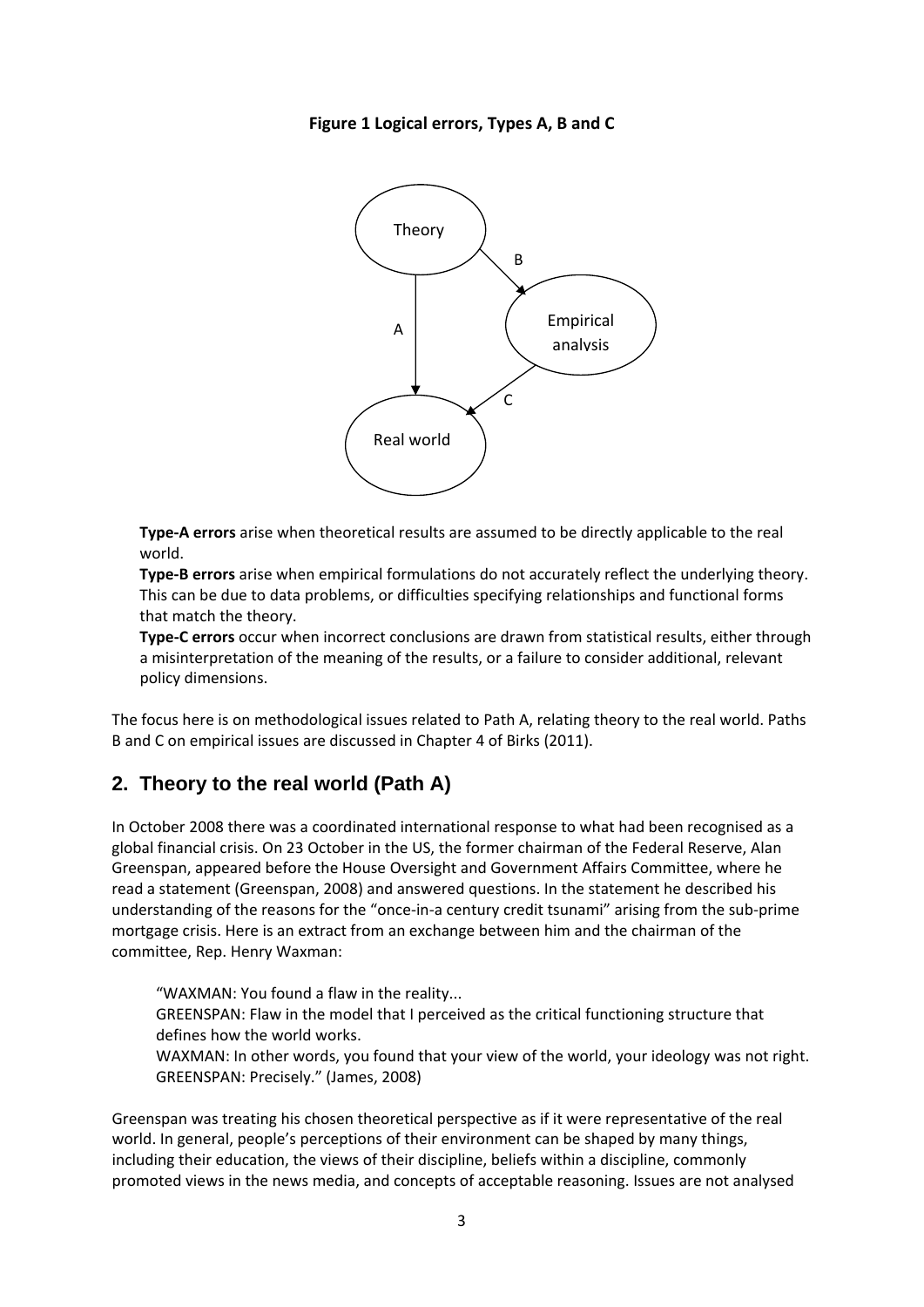simply on the evidence presented for that particular issue. The analysis is shaped by numerous other influences that individuals bring with them to interpret that evidence, with theories being an important component.

While theory is important in shaping our understanding, its influence can be misplaced. This suggests a need to investigate the nature and function of theory as a means of understanding real world events.

# *2.1. What is theory?*

Theory, and in particular economic theory, can be seen as a tool for analysing issues and presenting criteria for evaluation of alternatives. It has limitations, so the nature of theory should be recognised. Any theory involves simplification, giving a partial view based on a particular perspective. It is at best an approximation of reality. Alternative theories highlight different aspects and give differing results. This difference in emphasis can be most apparent when comparing theories across disciplines, but differences are more commonly identified and debated between competing schools of the same discipline. A possible outcome of these differences is described in the poem about the blind men and the elephant, where each man felt a different part of the elephant, drawing their own conclusions as to the appearance of the animal (like a wall, like a tree...) (Saxe, 1878). The image is significant. Similar issues can be considered by several disciplines and professions. Each discipline applies its own existing body of knowledge, perspectives and tools of analysis. They are looking at the same thing, but in different ways and with differing conclusions.

Theories are commonly presented in terms of variables and the relationships between them, so that, at their core, there is a model. This would fit a conventional view of theory in economics. A model is a simplified representation that is intended to highlight the main elements of a phenomenon. Except for possible differences in the level of formalisation, it is not unlike the approach that a person might take on any issue, as in adopting a stylized, simplified, or heuristic representation of the real world.

From one perspective, the use of theoretical findings might be considered as merely a "mode of argumentation", such as Dunn's (2004, p. 395) Mode no.5, reasoning from cause. The following discussions of models illustrate this alternative, considering them as forms of **analogy**, **metaphor**, and **attribute agenda setting**, or **framing**.

Klamer, in an economics context, describes a model as, "an explicitly, and in economics often formally, articulated **analogy**. A model is typically characterised by 'as if' reasoning" (Klamer, 2007, p. 123). It was not by accident that the blind men each interpreted their impression of the elephant by means of analogy. Lakoff and Johnson, from a linguistic perspective, focus on the use of **metaphor**, where, "The essence of metaphor is understanding and experiencing one kind of thing in terms of another" (Lakoff & Johnson, 2003, p. 5). With economic models, we commonly see economic phenomena in terms of mathematical/mechanical systems. Lakoff and Johnson speak more generally:

"In all aspects of life...we define our reality in terms of metaphors and then proceed to act on the basis of the metaphors. We draw inferences, set goals, make commitments, and execute plans, all on the basis of how we in part structure our experience, consciously and unconsciously, by means of metaphor." (Lakoff & Johnson, 2003, p. 158)

They distinguish between direct and indirect experience, where indirect experience involves some additional processing or interpretation of information. Broader policy issues can be entirely indirect. Consequently people are, "understanding *one kind* of entity or experience in terms of *another kind* –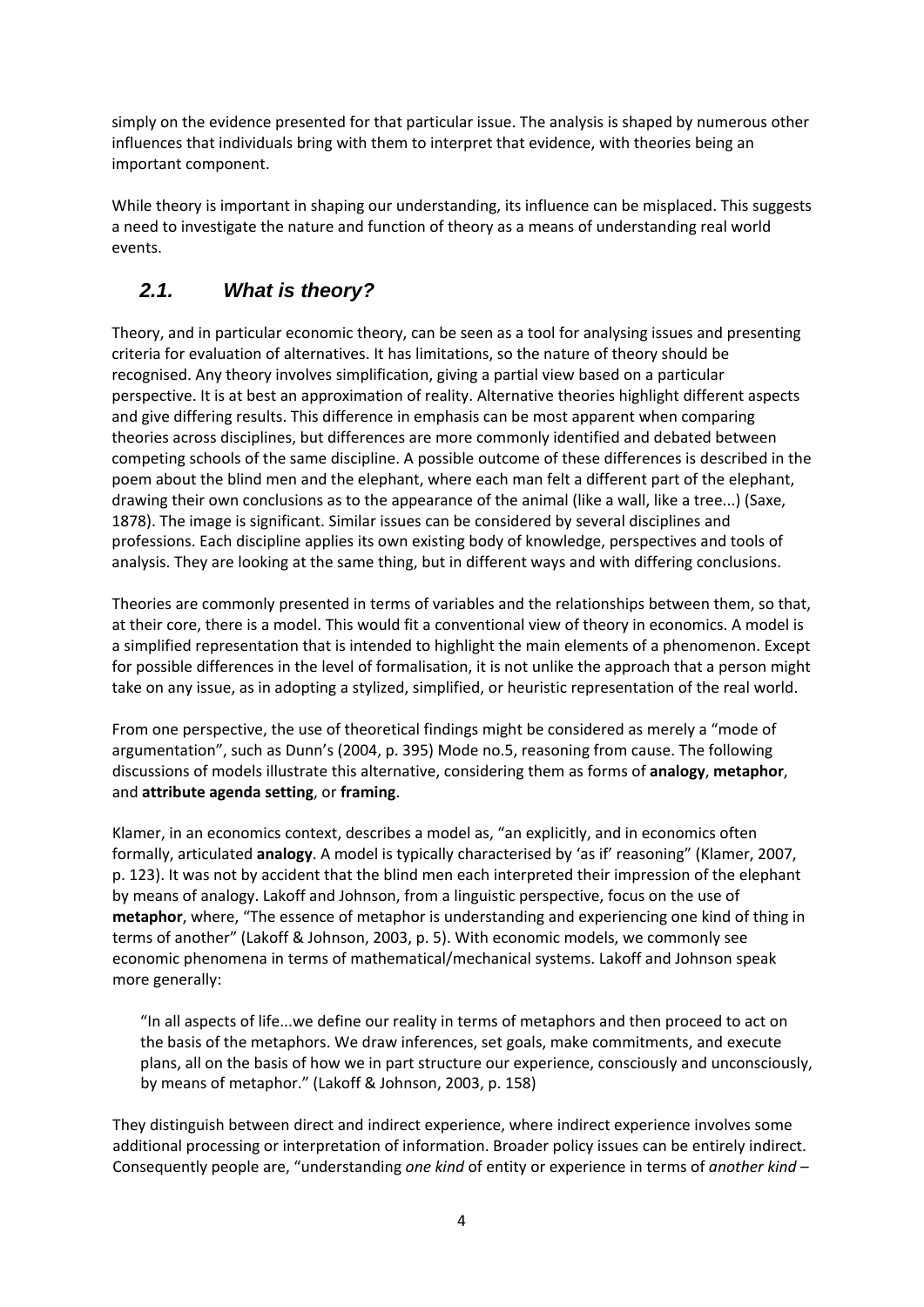that is, understanding via metaphor." (Lakoff & Johnson, 2003, p. 178) A metaphor highlights certain aspects, "and what is not highlighted is downplayed or hidden" (Lakoff & Johnson, 2003, p. 179). So models and theories could be considered as metaphors which shape our perceptions and understanding.

Communication literature refers to **frames**. Hence Severin and Tankard, discussing the news media, write (emphasis added), "A frame can be defined as 'a central organising idea for news content that supplies a context and suggests what the issue is through the use of **selection, emphasis, exclusion, and elaboration**'" (Severin & Tankard, 1997, p. 320). As with analogy and metaphor, framing can be widely observed. In fact, theories and model building could be considered as frames, involving these four components of selection, etc.. Similar points are made in a political context by Cobb and Ross (1997). They describe agenda setting and denial, whereby groups attempt to set the agenda to attend to their issues and ignore those of other groups. Weaver (2007) takes this approach with an additional distinction between the selection of issues (what) and the choice of perspective on the issues (how), the latter being likened to framing. Fairclough (1995) on discourse analysis identifies "ideological‐discursive formations" with which groups may use a choice of language to favour their perspective, given that the terms used, and their associated connotations, shape perceptions.

To summarise, various bodies of literature have their own terms for very similar phenomena. They all suggest that our understanding is influenced by the perspectives taken, and theories and models perform this function also. As they affect our perceptions, they may result in distorted understanding. We may be unduly influenced by rhetoric as discussed by Dunn, and even addressed by Adam Smith (1963). it is inevitable that theories and models will be used to assist in our understanding, but they are not accurate representations of the real world. They are alternative structures which, it is hoped, may bear some resemblance to, and provide some insight into real world phenomena. However, they are partial, they may distort, and they may mislead. It is important that the nature of theories and, in particular, their limitations be understood. Otherwise the theories might be considered, wrongly, as definitive descriptions of real world situations. In short, we should treat theories as analogies for, not representations of, the real world.

# *2.2. Limits of theory*

Mainstream microeconomic theory focuses heavily on the concept of "market failure". It plays an important role in economic arguments for policy selection. As the underlying assumptions and theory are questioned by heterodox economists (Earl, 1995; Hodgson, 2001; Keen, 2001; Lawson, 2003; Mearman, 2007; Stretton, 1999; Tomer, 2001)and non‐economists (Bosso, 1994; Considine, 2005; Dunn, 2004), the issue is merits some attention. More generally, given that there may be several possible explanations of observed phenomena, care should be taken about conclusions based on evidence being "consistent with" theory. There may be numerous alternative explanations of the observed phenomena that can be presented. These two points, perfect competition and consistency, are considered here.

### *2.2.1. Perfect competition and counterfactuals*

Market failure is defined in comparison to the ideal of perfect competition. An alternative is needed for comparison, and value judgments must be applied to justify one situation being considered superior to another. This raises two questions:

i) Is perfect competition the right "ideal"?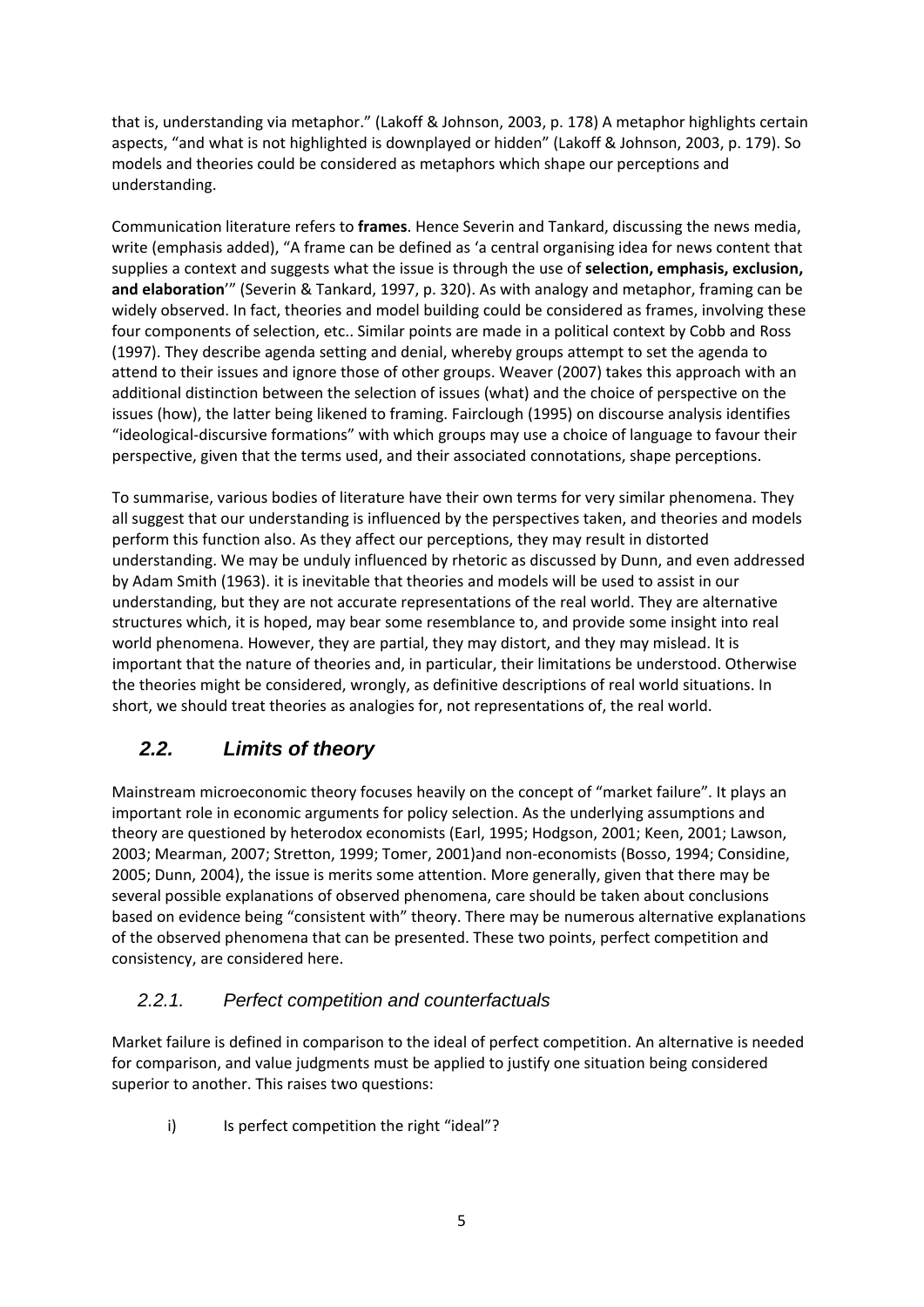ii) Given that the counterfactual is an important aspect of any policy analysis, should economic analyses compare a real situation with an unattainable ideal such as perfect competition?

Theory is, in essence, an intellectual exercise whereby structures are presented and implications drawn. There is no a priori reason to assume that they in any way accurately reflect, or even closely approximate, the real world. Amartya Sen summarised the situation in his paper on "Rational Fools", describing Edgeworth's analysis on the possibility of egoistic behaviour achieving general good as an abstract query, not intended to reflect reality (Sen, 1977). Economists have taken something that was intended as an intellectual exercise, paradoxically extending it to become a combined answer to questions of "how people actually behave" and "how people should behave".

Now consider the issue of counterfactuals. Aristotle (350 B.C E.: Part 1) discussed the limitations of unattainable optima, and Demsetz (1969) makes a similar point, using the term "nirvana approach". In epidemiology, four alternatives have been suggested as counterfactuals in relation to risk of disease. These are *theoretical minimum risk*, *plausible minimum risk*, *feasible minimum risk*, and *cost‐effective minimum risk* (Murray & Lopez, 1999). These represent, in turn, the lowest risk imaginable, even if highly unrealistic; the lowest risk that might be considered possible, even if not currently realistic; the lowest risk that has been achieved somewhere, and thus is known to be attainable; and the lowest risk that could be achieved using all cost‐effective means available. The economic "ideal" counterfactual would roughly parallel the theoretical minimum, while the others reflect the best we might ever expect to achieve, or the best that has been observed elsewhere, or the best that could be currently achieved using approaches that are known to be cost-effective.

Additional dimensions could be considered in a policy setting when selecting counterfactuals. For example, the timing of the alternatives, political acceptability, distribution of costs and benefits, and certainty of outcome may be relevant. Nor should we forget the Theory of Second Best (Lipsey & Lancaster, 1956). Eliminating a distortion does not necessarily result in an improvement. Keen (2001) illustrates this point well in his example of an economy with a monopolist and a trade union. It may not be desirable to eliminate one only. In other words, perhaps we should be aiming for some other goal, as suggested by the alternative counterfactuals, although there may be significant information requirements that would have to be met.

To summarise, there is a possibility that economics is using an optimal that would not be meaningful, desirable, or widely accepted. Even if the chosen optimal is suitable as an ideal, that may not be a useful criterion for judging failures and interventions. Given the rhetoric of economics, it is necessary to explain these potential weaknesses. A recognition of them then opens up the possibility of other criteria and consideration of other aspects to be considered. Also, to avoid Type A errors, it is necessary to investigate issues beyond those assumed within particular theoretical models.

## *2.2.2. Evidence consistent with theory*

Tversky and Kahneman are well known for a celebrated finding in behavioural economics which is considered to show that a basic assumption in economics does not hold. They suggest that people violate rational choice requirements of consistency and coherence due to "psychological principles that govern the perception of decision problems and the evaluation of options", such that, "We have obtained systematic reversals of preference by variations in the framing of acts, contingencies, or outcomes" (Tversky & Kahneman, 1981, p. 453). The use of the term "framing" is worth noting. In their summary, they suggest that, "The dependence of preferences on the formulation of decision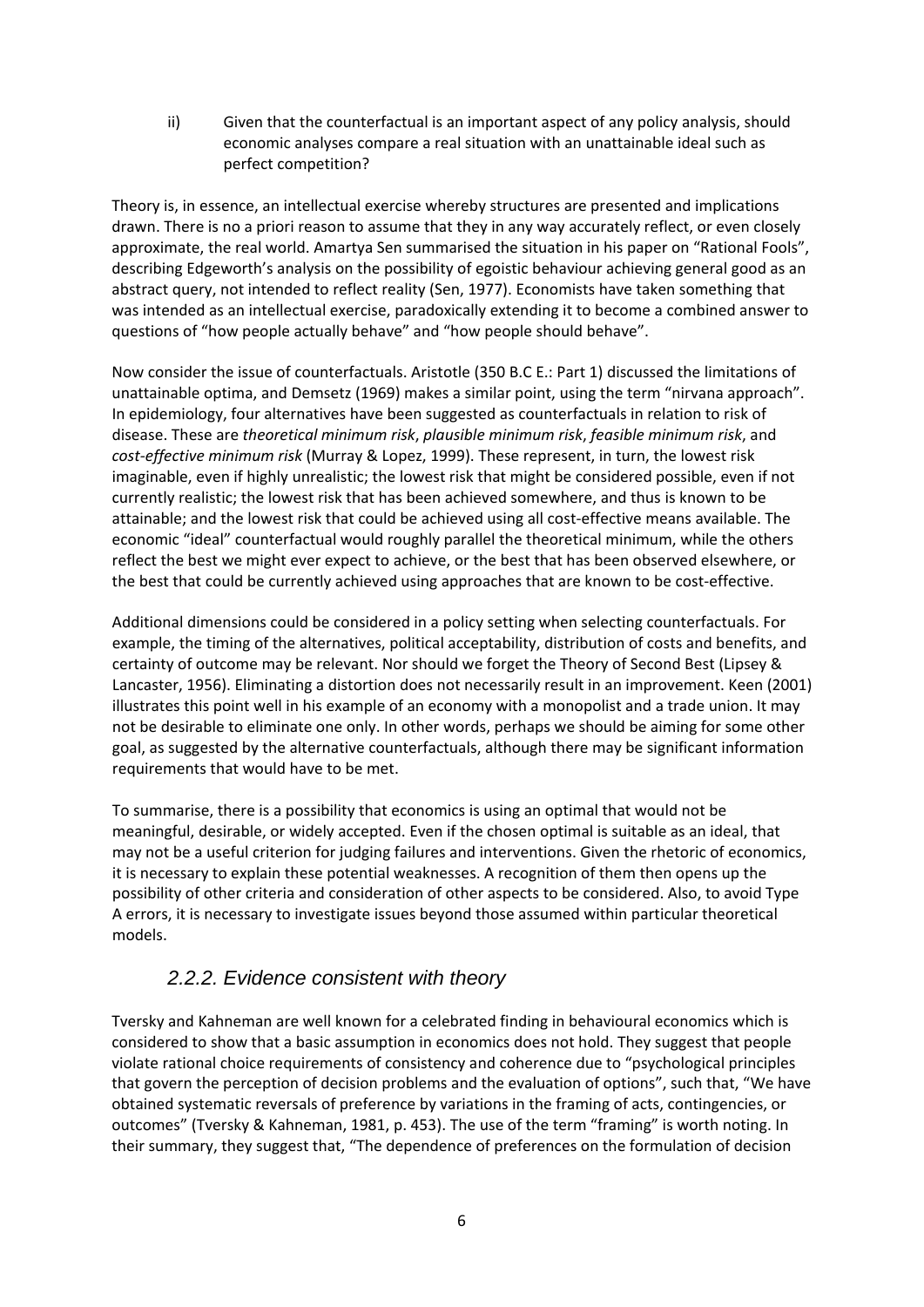problems is a significant concern for the theory of rational choice" (Tversky & Kahneman, 1981, p. 453).

Their finding is illustrated by their now classic example of the outbreak of an unusual Asian disease which is expected to kill 600 people. Two scenarios are given. First, the options are:

- Program A, 200 people will be saved
- Program B, there is 1/3 probability that 600 people will be saved, and 2/3 probability that no people will be saved

There is a strong preference for option A. For the second scenario, another group is given options C and D:

- Program C, 400 people will die
- Program D, there is 1/3 probability that nobody will die, and 2/3 probability that 600 people will die

There is then a strong preference for option D.

Tversky and Kahneman suggest that the outcomes in the two problems are actually identical because the numbers living and dying in each option are the same. They then assume that the framing is distorting because it shapes perceptions differently. This assumption is key to their finding. Consider, as a basis for these alternatives, that the payoffs to the decision maker may not be specified in terms of lives saved or lost (under which the two problems are identical), but are linked to perceptions of the choices. These may differ over the two problems. To illustrate, in the first scenario the focus is on the 200 who could be saved with certainty, in which event option B would involve risking the lives of these people. In the second scenario, by contrast, the focus is on the 400 who would face certain death under program C, but who might be saved under program D. The choice of the risky option is then one of possibly saving these 400 from otherwise certain death. Here are two alternative hypotheses, others are discussed by Altman (2008).

For one hypothesis, Tyler (2000, p. 123) has suggested that people may accept different treatment of people according to group membership. In this case, two groups are defined, with one group emphasized in the first formulation and the other emphasized in the second. If the decision makers are led to identify with the first group, the certain survivors, they may not wish to risk their lives. If they identify with the second group, the certain fatalities, they may choose the risky option in an attempt to save them.

For a second hypothesis, participants may interpret the difference in the framing of the options as reflecting society's preferences, and hence the payoffs they would face. Payoffs depend on other people's perceptions, and are measured in terms of these other people's responses. A choice of the risky option could then result in being seen by others (their superiors, or public opinion, say) as risking the lives of the 200, and possibly being blamed for causing their deaths. Alternatively, it could be seen as trying to save 400 from certain death, and being praised if the gamble pays off. Should they risk the lives of 200, or take a risk to try to save 400? There could be a difference in terms of praise or blame in the perceived payoffs for the two problems.

Tversky and Kahneman write of the importance of the "reference outcome" against which other outcomes are "perceived as positive or negative". "The reference outcome is usually a state to which one has adapted; it is sometimes set by social norms and expectations…" (Tversky & Kahneman, 1981, p. 456). It is only a short step from there to suggest that the decision makers will also be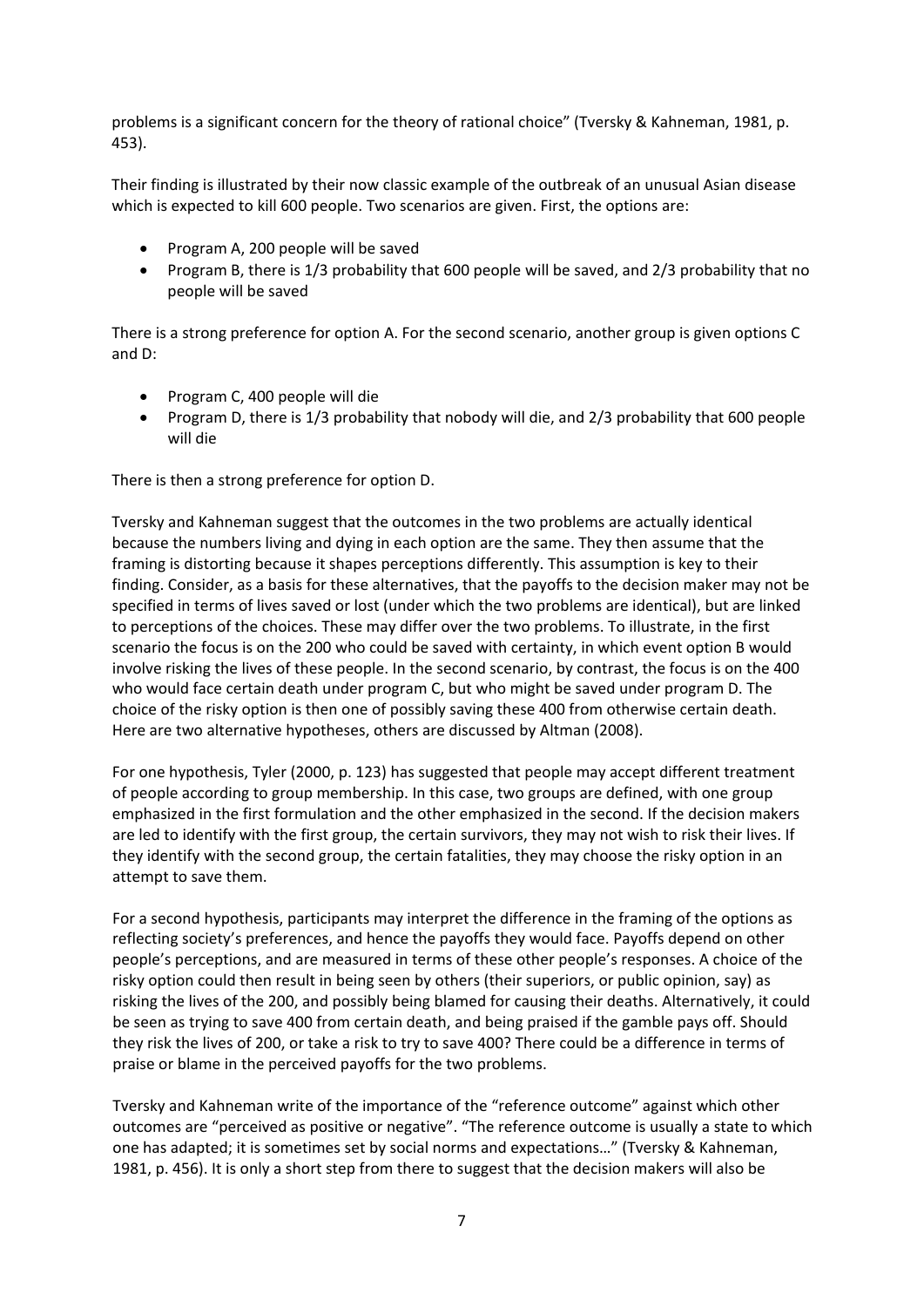judged, and rewarded or penalized, according to those norms or expectations. Consideration of rationality should then focus not only on the decision maker, but also on the society and the institutions. It should be defined not within the simplified world of the theory, but in the actual context in which the decision makers are operating. As a general point, when it is found that evidence "supports" a theory, it should be considered as indicating that the theory is one possible explanation of the evidence, but the analysis should not stop there. There may be numerous alternative explanations also.

# *2.2.3. Accepting or rejecting a theory*

Theories serve as tools that may aid us in our attempts to understand our environment and to make decisions. As with any tools, care must be taken in their use. There are alternative views on how those who favour a theory can or should react to criticisms of that theory. Three arguments that are sometimes used in response to such criticisms are described below. They all have flaws and can lead to problems. A fourth option is then discussed. The options are:

- 1) Accept current theory as a matter of faith;
- 2) Do not look outside current theory as long as it can give SOME explanation of an observed phenomenon;
- 3) Do not reject a theory, even if flawed, unless the challenger can present a superior alternative;
- 4) Take a more pragmatic approach.

The first three views could be considered as being logically flawed. Alternatively, they could be described as rhetorical arguments that are persuasive for the target audiences and are used by people who want to maintain a particular position. The four views are discussed in turn.

### **1) Accept current theory as a matter of faith**

Several writers have voiced concern at a perceived debasement of academic standards. Mishan talked of "the stringent requirements of scholarship" being set aside where, "the doctrines of… ideologically inspired 'studies' are not regarded by their proponents as provisional and refutable hypotheses" (Mishan, 1993, p. 202). Mishan was referring to studies based on gender and ethnicity. However, similar criticisms could also be made against other academics, even without clear political motivation, or rather, acknowledging the politics of academia. Economics may also fit this description.

This could be explained as an effect of the framing of economic theory. The suggestion in this context would be that, while economic theory may be based on "provisional and refutable hypotheses", the basis may seldom be questioned, and it may even be considered that the issues have been fully debated and resolved, or, at least, so well entrenched as to be accepted as a starting point for any analysis. This would match the concept of "normal science" (Kuhn, 1970) and has been described specifically for economics (Robinson, 1970; Rosen, 1972).

It could be said that economic theory provides frames that have come to be widely accepted among economists, and these shape perceptions of economic phenomena. Being accepted, they both enlighten and restrict the aspects that are observed. Taking a step back one could consider whether economic theory has tended to set the agenda itself. In other words, has economics specified not only the approaches to issues, but also the selection of issues and questions to be considered (and those to be overlooked) by economists?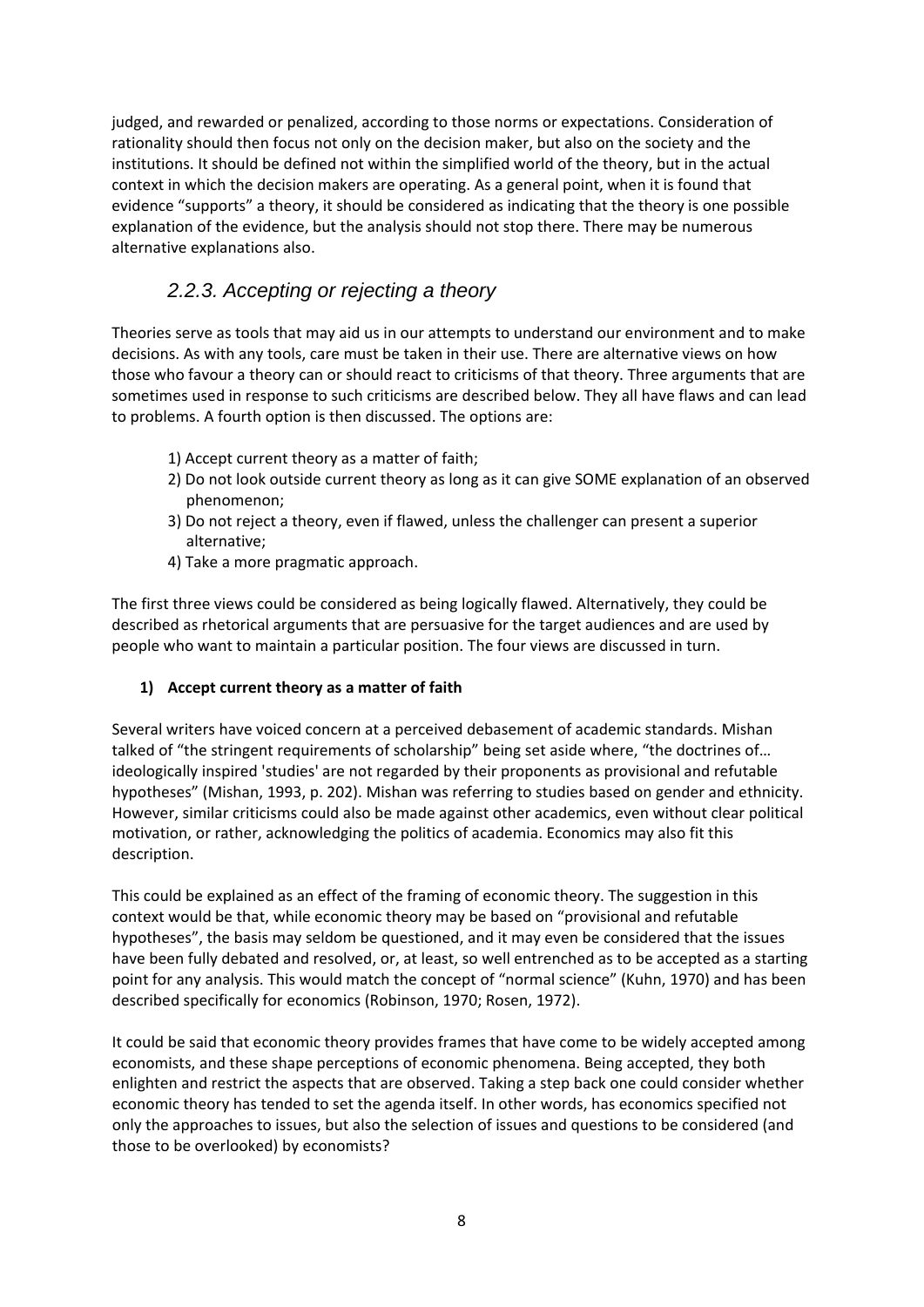### **2) Do not look outside current theory as long as it can give SOME explanation of an observed phenomenon**

Normal science has been described as, "a strenuous and devoted attempt to force nature into the conceptual boxes supplied by a professional education" (Kuhn, 1970, p. 5). Similarly, "conservative conventionalists attempt to preserve existent theories by building onto them ever more elaborate (critics would label them ad hoc) peripheral systems" (Caldwell, 1980, p. 367). Even if successful, it should not be considered as an end to discussion. Not only is the presence of alternative consistent hypotheses possible, but, according to Milton Friedman, it is inevitable: "Observed facts are necessarily finite in number; possible hypotheses, infinite. If there is one hypothesis that is consistent with the available evidence, there are always an infinite number that are." (Friedman, 1953, p. 9) The criterion for acceptability of an established theory sets the bar at such a level that many theories would be virtually non-falsifiable. This could lead us to have an inflated view of our level of understanding.

### **3) Do not reject a theory, even if flawed, unless the challenger can present a superior alternative**

Writing on econometrics in *The Economic Journal*, Peter Phillips quotes Hoover, who makes a claim about scientists: "even accumulated falsifications or anomalies do not cause scientists to abandon an approach unless there is the prospect of a better approach on offer" (Phillips, 2003, p. C27). The point is made for economics, "…you can't beat something with nothing, and so it is not enough to show that some given rational choice model does not fit the data, it is necessary to show that some other perspective leads to a model with better fit and predictive power" (Grofman, 1993, p. 240). This approach involves the use of something that is known to be misleading in preference to admitting ignorance. While criticisms of a theory or the presentation of contrary evidence have been dismissed on the basis that a superior alternative has not been presented, this is not a valid reason for ignoring flaws in a theory. Socrates, 2,400 years ago, made the point that it is important to recognize the limits of one's understanding (Plato, Approx 380 B.C.E.).

### **4) Take a more pragmatic approach.**

The information for the public on the 2008 award of the Nobel Prize to Paul Krugman includes the statement, "The truth, as in so many other instances, is that reality encompasses features of both theories" (The Royal Swedish Academy of Sciences, 2008, p. 2). Similarly, Gordon Tullock writes, "I have given you a number of theories on how regulatory agencies act and I regret to say that instead of telling you now which one of them is true, I think all of them are partly true" (Tullock et al., 1983, p. 10). There is a danger that a focus on simple explanations, automatically assuming they are valid, not looking beyond a narrow, accepted perspective, or rejecting valid criticisms unless alternative superior solutions are presented, results an inflated sense of the extent to which issues are understood.

A pragmatic approach would result in a qualified use of theory‐based understanding. Alternative evidence can result in two key qualifications that should be recognised:

- a) Valid criticisms should be recognised as limitations of current understanding (and hence on our ability to intervene);
- b) All theories should be recognised as being partial, and they are analogies for, rather than representations of, the real world. They result in the framing of issues, so it is prudent to use a mix of theories and to acknowledge the aspects that are assumed away in a particular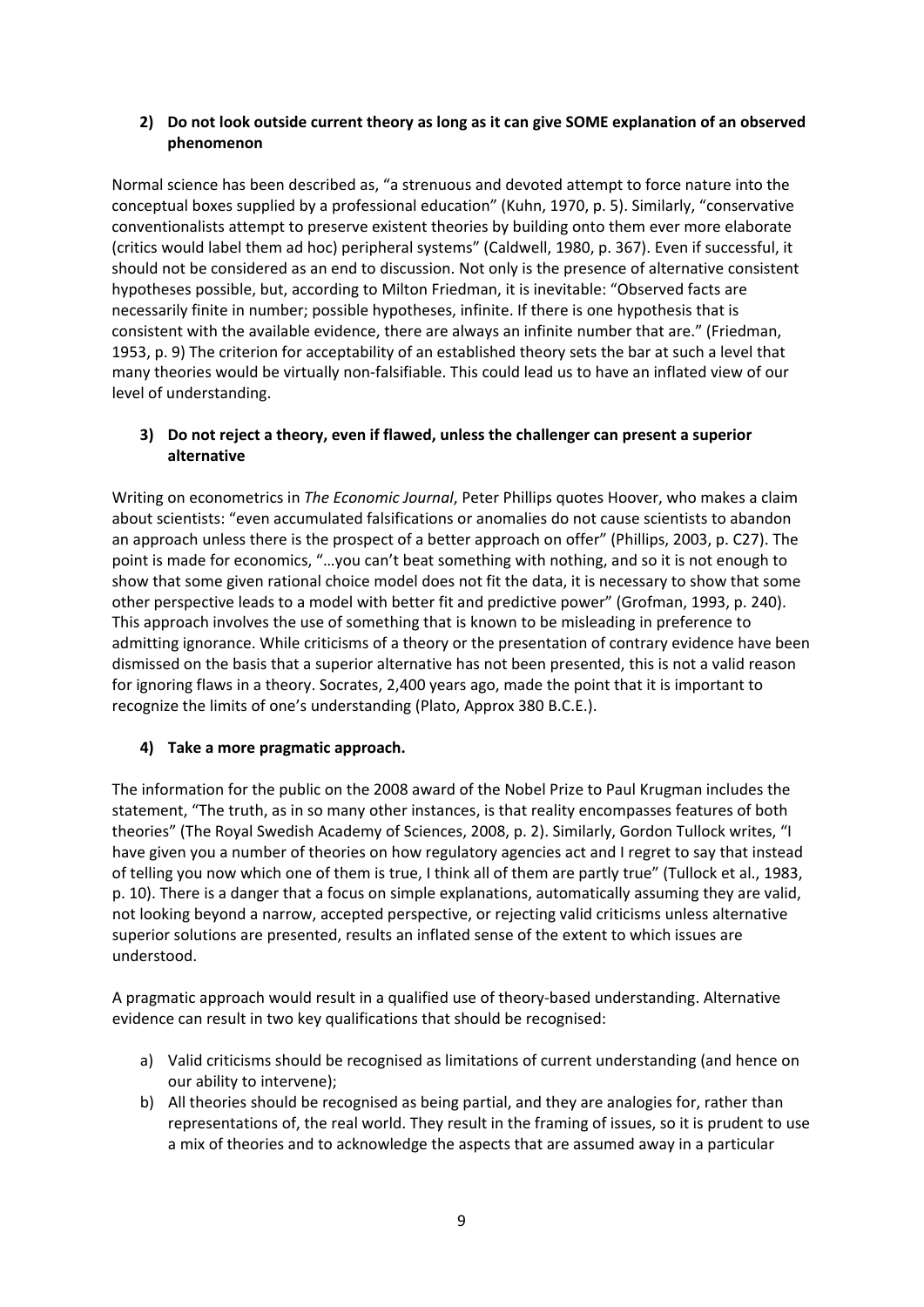theoretical approach. There are additional reserves, qualifications and adjustments to be considered in any application of theory (Keynes, 1973, pp. 297‐298).

These points can be expressed in another way. Rather than considering that there are "theories" that may "explain" the evidence of the real world, it should be recognised that there are "analogies" that may be "consistent with" the evidence of the real world (and may then in addition possess some explanatory power). To take the latter to be the former is to overstate the level and value of our understanding.

## **3. An additional consideration: the importance of groups**

Various social sciences may take different approaches to the analysis of the same phenomena. Members of a discipline (economists included) are likely to be subscribing to partial assessments that are inconsistent with those of other disciplines. Group cultures, understandings and accepted reasoning and behaviours may be significant influences on outcomes. In economics, Galbraith (1999) writes of the significance of 'conventional wisdom'. Williamson (1975) notes the importance of "atmosphere" and "informal group influences", and Laffont and Martimort (2001) refer to interactions between private incentives and cultural norms of behaviour. There are some wellknown examples of ordinary people displaying extreme group behaviour, including the Stanford experiment where students played the roles of guards and prisoners (Zimbardo, 1999), and the Milgram experiment, where subjects were instructed to administer increasingly severe electric shocks (Milgram, 1974).

Group dynamics may be important in determining collective views and behaviour. Numerous examples were given over 150 years ago in the book, *Extraordinary popular delusions and the madness of crowds* (Mackay, 1995). Even among economists, and for economics as a discipline, there may be common acceptance of our conventions despite cause for unease. Might commonly held views be as much the result of a collective group dynamic as a logical, reasoned, and regularly reviewed and revised, assessment of theory and evidence? New entrants are educated as to the established conventions, and their acceptance into the group depends on a demonstrated competence according to those conventions. Given the emphasis given to peer review, it could be asked whether it serves as quality control, or as a device for gatekeeping (Gillies, 2006). This would be consistent with "street-level epistemology" (Hardin, 2002), whereby people accept the information conveyed by those around them.

Groups can be found in many places, including academic disciplines, professions, institutions, social organizations, and political parties. The previous sections of this paper suggest that they may each gave their own beliefs, including unquestioned assumptions, perspectives on issues, and inertia limiting change. This affects understanding and communication across groups. It can be important both for economists as a group (or a collection of groups), and as a phenomenon which affects the operation of the economy and the political environment in which policy is made and implemented. A theoretical framework based on individuals with exogenous preferences cannot incorporate these influences.

### **4. Conclusions**

The direct application of theory to real world issues requires more than just the use of logic within a theoretical structure. There are additional questions to be addressed, disregard of which results in a rhetorical dimension to the resulting advice. Central to the application of theory to the real world is the recognition that theoretical representations serve only as analogies of the real world. These are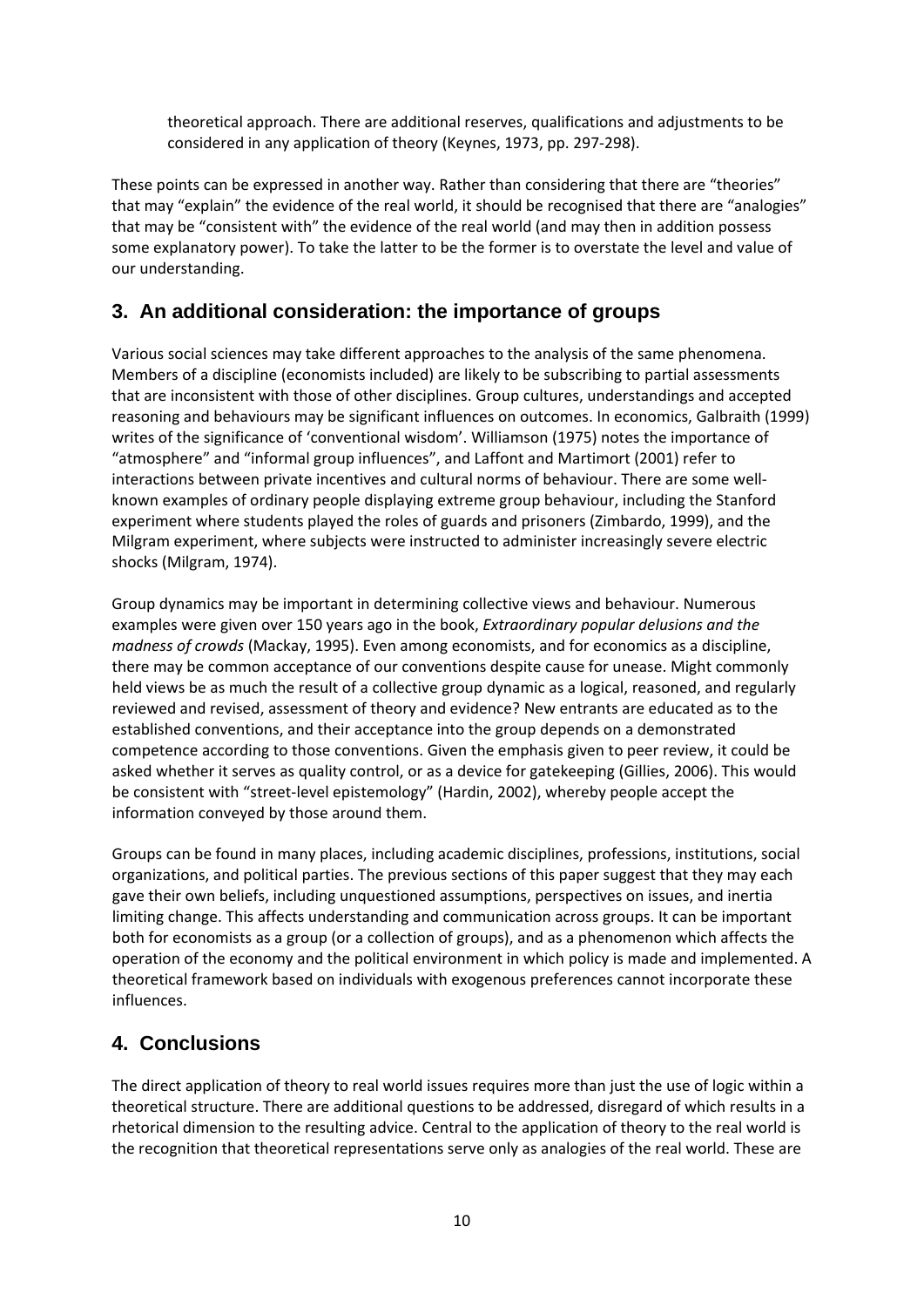simplified and incomplete, and different approaches or perspectives may see the "elephant" quite differently. The nature of "theory as analogy" should be acknowledged.

This raises several concerns. One, specific to mainstream economics, is the use of a theoretical "ideal" as a basis for real world policy recommendations. Such an ideal is defined within the bounds of the theory. It may not result in realistic decision making if the theoretical relationships do not match the real world, if the theory is based on a poor measure of society's objectives, or if the theoretically derived optimum is an unattainable position. Another concern is the recognition that theories may be merely "consistent with" the evidence. A theory that appears to explain some evidence may simply give one of numerous possible explanations, and so should not be thought sufficient to definitively resolve an issue.

There are several positions that may be observed in response to evidence that appears to conflict with a theory. Three that were described are that a theory could be accepted as a matter of faith, it could be accepted as sufficient as long as it can be adapted to give some explanation of the evidence, or it should be retained unless an alternative explanation is provided that is considered superior. Each of these overlooks the nature of theory as an analogy, and results in limiting the investigation and probably presenting an inflated impression of the prevailing level of understanding provided by a theory.

Recognition of the limitations of the theoretical approach in general would be helpful. Any particular theory considers a limited range of factors and interactions, overlooking much of the available evidence and the thinking and analysis that exist elsewhere. The best that can be done with a theory is to demonstrate consistency with the selected observations. There may be numerous possible alternative explanations. Relaxed or changed assumptions or consideration of alternative evidence may suggest very different conclusions. Given the diverse perspectives available, all of them partial, a combination or synthesis of theories and concepts may yield a superior understanding than one theory alone. At the least, it could indicate the contradictions in and limitations of our diverse attempts to understand issues. An analogy for the real world does not describe the real world itself.

The environment also plays a part in determining which theories are proposed and accepted. This can be seen in terms of groups and group beliefs. Group membership, including that for an academic discipline or sub‐discipline, requires acceptance of a body of knowledge or beliefs and its associated perspectives and findings. These may be slow to change, and they may differ from those of other groups focusing on similar issues. Alternatively, this could be described in terms of differing agendas and framing. Consequently, there is a rhetorical dimension to positions that are taken.

It is hoped that this paper indicates that caution should be exercised in the application of commonly accepted theories. Similar issues can be found in consideration of the empirical representation of theory and in the application of empirical findings to real world issues. However, that would be the subject of another paper.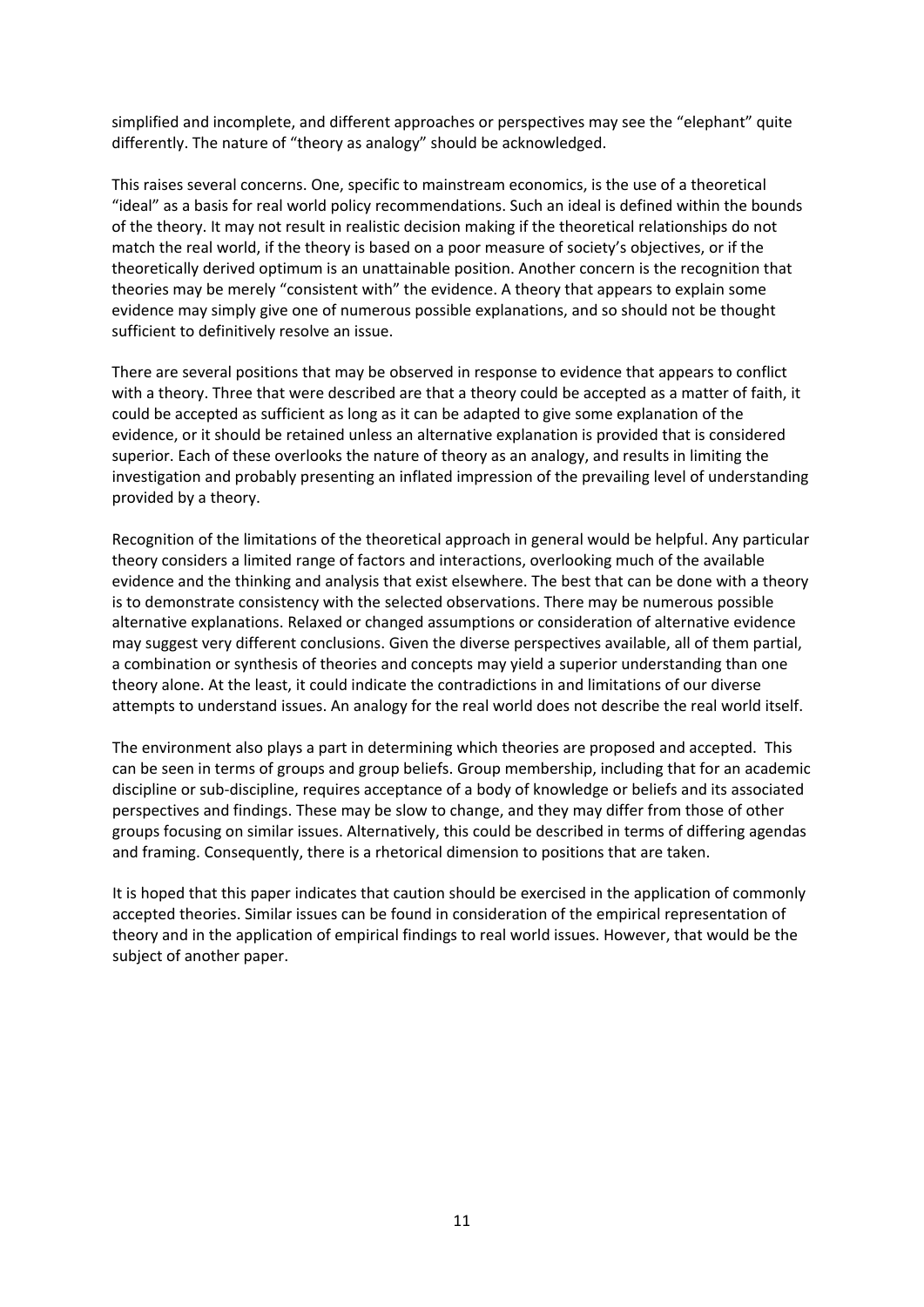- Altman, M. (2008). Behavioral economics, economic theory and public policy. *Australasian Journal of Economics Education, 5*(1 & 2), 1‐55.
- Aristotle. (350 B.C E.). Politics (Vol. 4), Available from <http://classics.mit.edu/Aristotle/politics.4.four.html>
- Birks, S. (2011). *An economic perspective on the law: Is there "legal failure"?* , Massey University, Palmerston North.
- Bosso, C. J. (1994). The Contextual Basis of Problem Definition. In D. A. Rochefort & R. W. Cobb (Eds.), *The politics of problem definition: shaping the policy agenda.* Lawrence, Kan.: University Press of Kansas.
- Caldwell, B. J. (1980). A critique of Friedman's methodological instrumentalism. *Southern Economic Journal, 47*(2), 366‐374.
- Cobb, R. W., & Ross, M. H. (Eds.). (1997). *Cultural strategies of agenda denial: Avoidance, attack, and redefinition*. Lawrence: University Press of Kansas.

Considine, M. (2005). *Making public policy: institutions, actors, strategies*. Cambridge: Polity Press.

- Demsetz, H. (1969). Information and Efficiency: Another Viewpoint. *Journal of Law and Economics, 12*(1), 1‐22.
- Dunn, W. N. (2004). *Public policy analysis: an introduction* (3rd ed.). Upper Saddle River, NJ: Pearson Prentice Hall.
- Earl, P. E. (1995). *Microeconomics for business and marketing: lectures, cases, and worked essays*. Aldershot, Hants, England: E. Elgar.
- Fairclough, N. (1995). *Critical discourse analysis: the critical study of language*. London: Longman.
- Friedman, M. (1953). The methodology of positive economics. In M. Friedman (Ed.), *Essays in positive economics* (pp. 3‐43). Chicago, Ill.: University of Chicago Press.
- Galbraith, J. K. (1999). *The affluent society* (New ed.). London: Penguin.

Gillies, D. (2006). Why research assessment exercises are a bad thing. *Post‐autistic economics review,* (37), 2‐9. Retrieved from <http://www.paecon.net/PAEReview/issue37/Gillies37.htm>

Greenspan, A. (2008). Testimony to the Committee of Government Oversight and Reform, October 23. Retrieved 24 October 2008,

from <http://oversight.house.gov/documents/20081023100438.pdf>

- Grofman, B. (1993). On the gentle art of rational choice bashing. In B. Grofman (Ed.), *Information, participation, and choice: an economic theory of democracy in perspective*. Ann Arbor: University of Michigan Press.
- Hardin, R. (2002). Street‐Level Epistemology and Democratic Participation. *Journal of Political Philosophy, 10*(2), 212‐229.
- Hodgson, G. M. (2001). *How economics forgot history: the problem of historical specificity in social science*. New York: Routledge.
- James, F. (2008, 23 October). Greenspan: Money mess rocked his world. Retrieved 24 October 2008,

from [http://www.swamppolitics.com/news/politics/blog/2008/10/greenspan\\_money\\_mess](http://www.swamppolitics.com/news/politics/blog/2008/10/greenspan_money_mess_rocked_hi.html) [\\_rocked\\_hi.html](http://www.swamppolitics.com/news/politics/blog/2008/10/greenspan_money_mess_rocked_hi.html)

- Keen, S. (2001). *Debunking economics: the naked emperor of the social sciences*. Annandale, N.S.W.: Pluto Press.
- Keynes, J. M. (1973). *The collected writings of John Maynard Keynes* (Vol. 7). London: Macmillan.
- Klamer, A. (2007). *Speaking of economics: how to get in the conversation*. New York: Routledge.
- Kuhn, T. S. (1970). *The structure of scientific revolutions* (2 ed.). Chicago: University of Chicago Press.
- Laffont, J.‐J., & Martimort, D. (2001). *The theory of incentives: the principal‐agent model*. Princeton, NJ: Princeton University Press.
- Lakoff, G., & Johnson, M. (2003). *Metaphors we live by* (2nd ed.). Chicago, Ill.: University of Chicago Press.
- Lawson, T. (2003). *Reorienting economics*. London: Routledge.